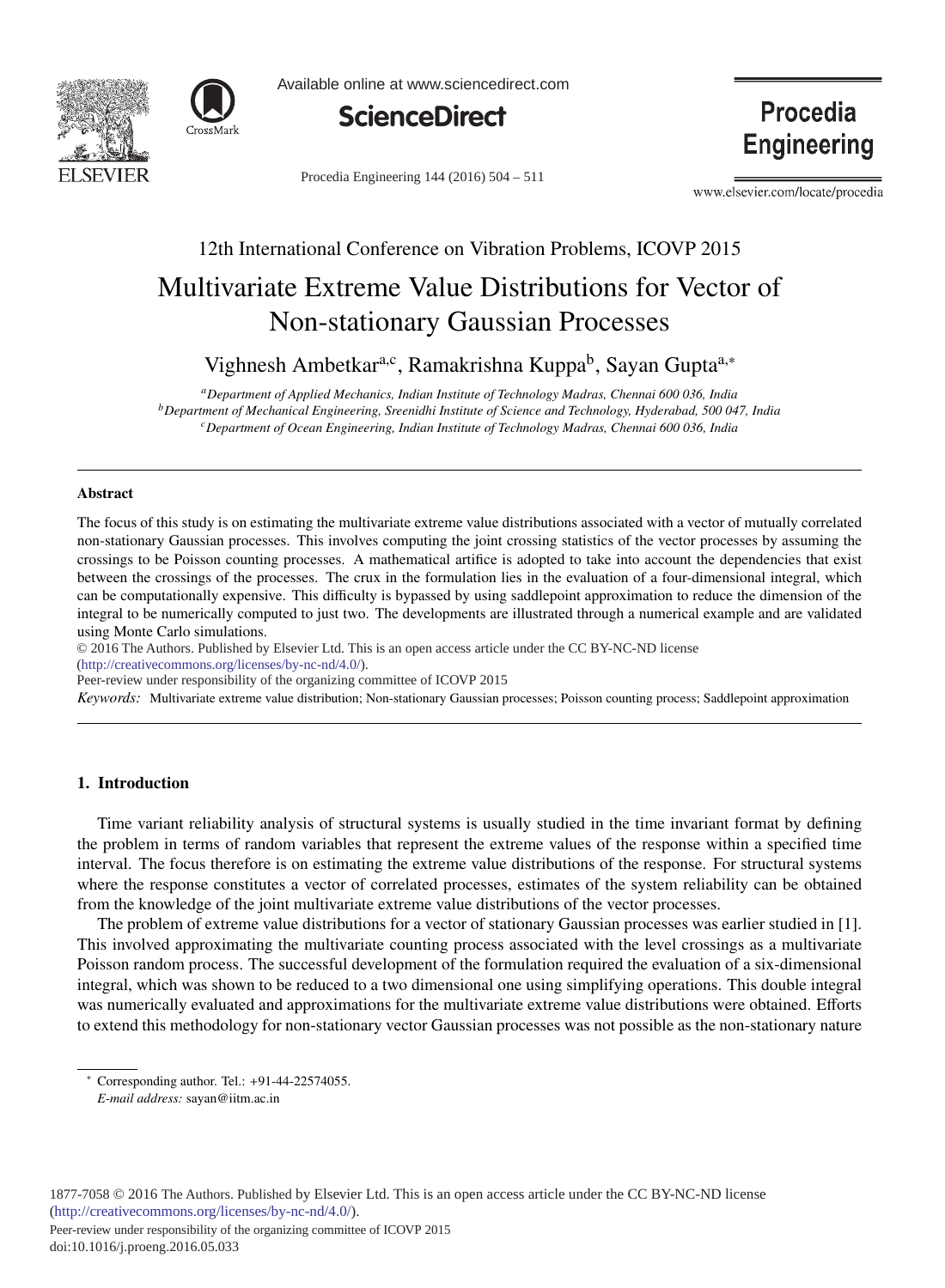of the processes did not afford reduction in the dimension of the integrals [2] and as a result, the analytical formulation was not numerically viable. The present study byapsses these difficulties by taking advantage of the saddlepoint approximation method [3] to bring about a reduction in the dimension of the integrals, making the analytical approach for estimating the joint crossing statistics, computationally efficient even for non-stationary vector Gaussian processes.

# 2. Problem Statement

Consider  ${X_i(t)}_{i=1}^k$  to be a vector of correlated non-stationary Gaussian random processes which are expressible in the form,

$$
X_i(t) = e_i(t)X_{is}(t),
$$
\n<sup>(1)</sup>

where,  $X_{i,s}(t)$  is a stationary Gaussian random process and  $e_i(t)$  is a deterministic envelope function, of the form

$$
e_i(t) = a_i[\exp(-b_i t) - \exp(-c_i t)].
$$
\n(2)

Here, the parameters  $b_i$  and  $c_i$  determine the shape of  $e_i(t)$  and  $a_i$  is a normalization factor such that max[ $e_i(t)$ ] = 1.0. The components  $X_{i,s}(t)$  are assumed to be mutually correlated stationary Gaussian processes, whose spectral properties are defined in terms of the power spectral density (PSD) matrix  $S(\omega)$  or the covariance matrix  $R(\tau)$ . For each  $X_i(t)$ , let us define  $N_i(\alpha_i, 0, T)$  to be the number of upcrossings of level  $\alpha_i$  in the time interval [0, *T*] and  $X_{m_i} = \max_{0 \le i \le T} X_i(t)$  is defined to be the maxima of  $X_i(t)$  in the time interval [0, *T*]. For a given *i*,  $N_i(\alpha_i, 0, T)$  and  $X_{m_i}$  are random variables.

For scalar processes where  $X_i(t)$  are Gaussian, it has been shown that  $X_{m_i}$  follows Gumbel distributions. The problem of estimating the joint probability distribution function (PDF) of  $\mathbf{X}_{\mathbf{m}} = \{X_{mi}\}_{i=1}^k$ , when  $\{X_i(t)\}_{i=1}^k$  constitute vector correlated stationary Gaussian processes has been discussed in [1]. For the sake of completion, the salient steps of the formulation are explained in sections 3 and 4.

### 3. Level Upcrossings

As previously defined,  $\{N_i(\alpha_i, 0, T)\}_{i=1}^k$  is assumed to be a vector of multivariate Poisson random variables. For simplicity, let us consider the case of a bivariate process and define three mutually independent Poisson random variables  $U_1, U_2$  and  $U_3$ , and  $\lambda_1, \lambda_2$  and  $\lambda_3$ , respectively represent their respective parameters. Introducing the following transformations,

$$
N_1(\alpha_1, 0, T) = U_1 + U_3,
$$
  
\n
$$
N_2(\alpha_2, 0, T) = U_2 + U_3,
$$
\n(3)

it can be shown that,  $N_1(\alpha_1, 0, T)$  and  $N_2(\alpha_2, 0, T)$  are Poisson random variables with parameters  $(\lambda_1 + \lambda_3)$  and  $(\lambda_2 + \lambda_3)$ , respectively. It can be further shown that  $\lambda_3$  is the covariance of  $N_1(\alpha_1, 0, T)$  and  $N_2(\alpha_2, 0, T)$ . Based on this, we can write

$$
\begin{bmatrix} 1 & 0 & 1 \ 0 & 1 & 1 \ 0 & 0 & 1 \end{bmatrix} \begin{Bmatrix} \lambda_1 \\ \lambda_2 \\ \lambda_3 \end{Bmatrix} = \begin{Bmatrix} \langle N_1(\alpha_1, 0, T) \rangle \\ \langle N_2(\alpha_2, 0, T) \rangle \\ \text{Cov} \left[ N_1(\alpha_1, 0, T), N_2(\alpha_2, 0, T) \right] \end{Bmatrix},
$$
\n(4)

where,  $\langle \cdot \rangle$  denotes the mathematical expectation operator and Cov [ $\cdot$ ] denotes the covariance function. The expectation of the counting process,  $\langle N_i(\alpha_i, 0, T) \rangle$  can be computed by integrating the mean upcrossing intensity with respect to time. The details of this can be found in section 5.

The covariance of  $N_1$  and  $N_2$  can be expressed as

$$
Cov[N_1, N_2] = \langle N_1(\alpha_1, 0, T)N_2(\alpha_2, 0, T) \rangle - \langle N_1(\alpha_1, 0, T) \rangle \langle N_2(\alpha_2, 0, T) \rangle.
$$
\n
$$
(5)
$$

The evaluation of joint expectation  $\langle N_1(\alpha_1, 0, T)N_2(\alpha_2, 0, T) \rangle$  is central to this study since it involves evaluation of four dimensional integration which can be computationally demanding. A detailed discussion about evaluation of joint expectation is presented sections 6 and 7.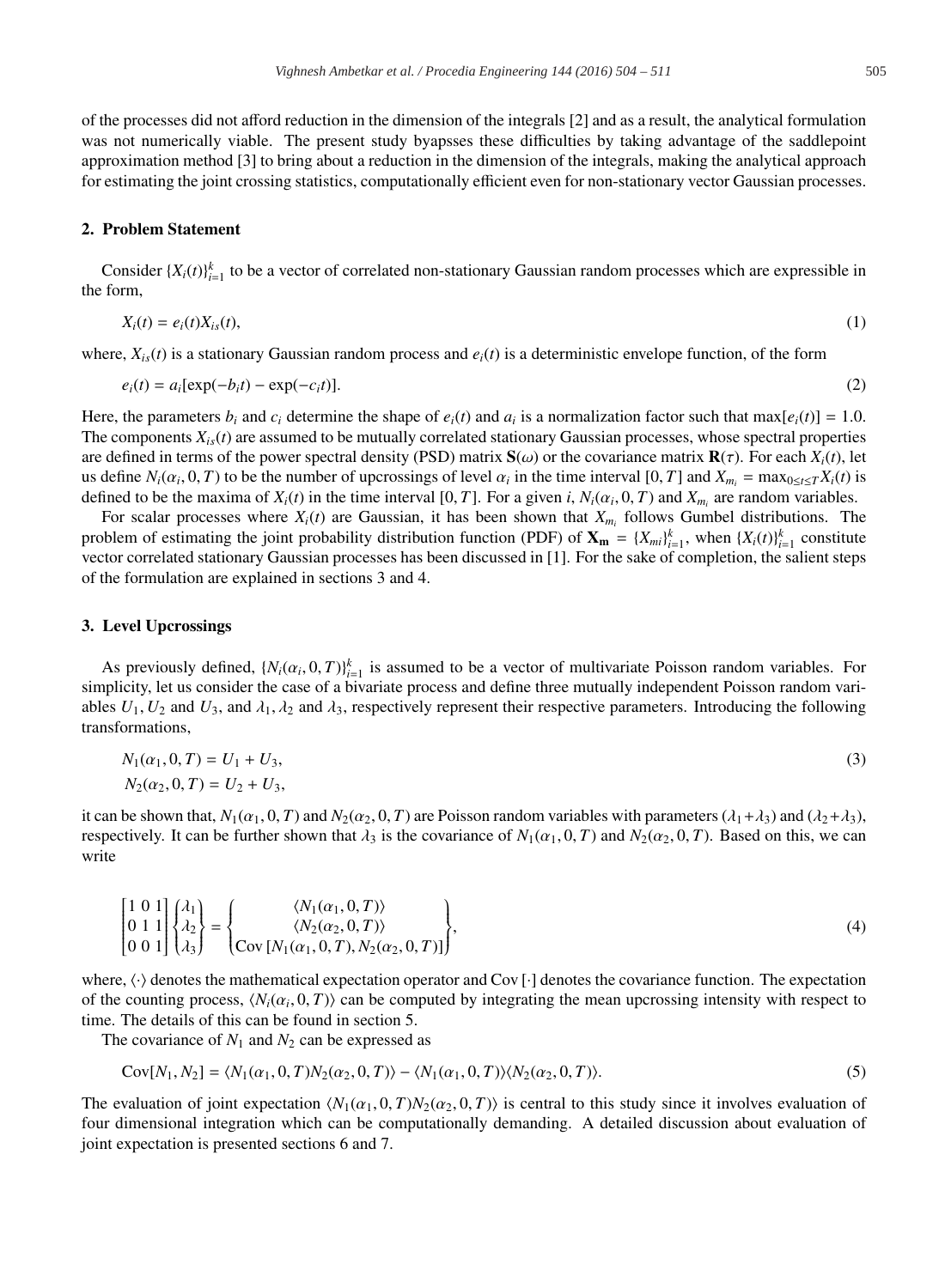#### 4. Extreme value distribution

The bivariate PDF of level crossings can be derived using the corresponding characteristic function and is given by [4]

$$
P[(N_1 = j) \cap (N_2 = l)] = \exp[-(\lambda_1 + \lambda_2 + \lambda_3)] \sum_{i=0}^{\min(j,l)} \frac{\lambda_1^{(j-i)} \lambda_2^{(l-i)} \lambda_3^i}{(j-i)!(l-i)!i!}.
$$
 (6)

For the case of  $j = 0$  and  $l = 0$ , we get

$$
P[(N_1 = 0) \cap (N_2 = 0)] = \exp[-(\lambda_1 + \lambda_2 + \lambda_3)].
$$
\n(7)

The above result can be generalized for the case of  $k > 2$ . The number of mutually independent Poisson random variables required for any *k* is given by  $C_1^k + C_2^k$ , where  $C_r^n$  is the number of combinations of *n* random variables taken *r* at a time. The joint distribution of the extreme values  $X_{m_i}$  is related to the probability of the respective number of level crossings of levels  $\alpha_i$  being zero and is given by the relation

$$
P\left[\bigcap (X_{m_i} \leq \alpha_i)\right] = P\left[\bigcap \{N_i(\alpha_i, 0, T) = 0\}\right].
$$
\n(8)

Using Eqs. (7) and (8), the joint extreme value distribution can be given in terms of the parameters  $\lambda_i$ ,  $i = (1, \ldots, k)$  of the independent Poisson random variables. Thus, for a *k*-dimensional vector of Gaussian random processes  $\{X_i(t)\}_{i=1}^k$ , the joint distribution is of the form

$$
P_{\mathbf{X}_{\mathbf{m}}}(\alpha_1,\ldots,\alpha_k) = \exp\left[-\sum_{i=1}^{k(k+1)/2} \lambda_i\right].
$$
\n(9)

The marginal distribution of the extreme values can be derived from the joint distribution and is expressible as

$$
P_{X_{m_j}}(\alpha_j) = P_{X_{m_1},...,X_{m_k}}(\infty,...,\alpha_j,...,\infty).
$$
\n(10)

The above formulation is applicable in general for any random processes irrespective of whether they are stationary or Gaussian. The crux however lies in estimating the parameters  $\lambda_i$ , which from the property of Poisson random variables are known to be equal to their mean. In the following section, we discuss how these parameters can be estimated in general, and more specifically, when the processes are non-stationary and Gaussian.

#### 5. Evaluation of mean upcrossings

As discussed in section 3,  $\langle N(\alpha, 0, T) \rangle$  represents the expected number of upcrossings for the given random process corresponding to a level  $\alpha$  in the interval [0, *T*]. In general, for any non-stationary process,  $X(t)$ ,  $\langle N(\alpha, 0, T) \rangle$  is given by,

$$
\langle N(\alpha, 0, T) \rangle = \int_{0}^{T} v_X^{+}(\alpha, t) dt,
$$
\n(11)

where  $v_X^+(\alpha, t)$  is the upcrossing intensity corresponding to level  $\alpha$ .  $v_X^+(\alpha, t)$  is evaluated by well-known Rice's formula [5, 6] as

$$
\mathbf{v}_X^+(\alpha, t) = \int_0^\infty \dot{x} p_{X(t)} \dot{x}_{(t)}(\alpha, \dot{x}; t). \, \mathrm{d}\dot{x} \tag{12}
$$

The difficulty in estimating the upcrossing intensity using Eq. (12) is that the knowledge of the joint probability density function (pdf) of the process and its instantaneous time derivative is in general not available. However, when  $X(t)$  is Gaussian,  $X(t)$  and  $\dot{X}(t)$  are independent and the joint pdf in Eq. (12) can be expressed as the product of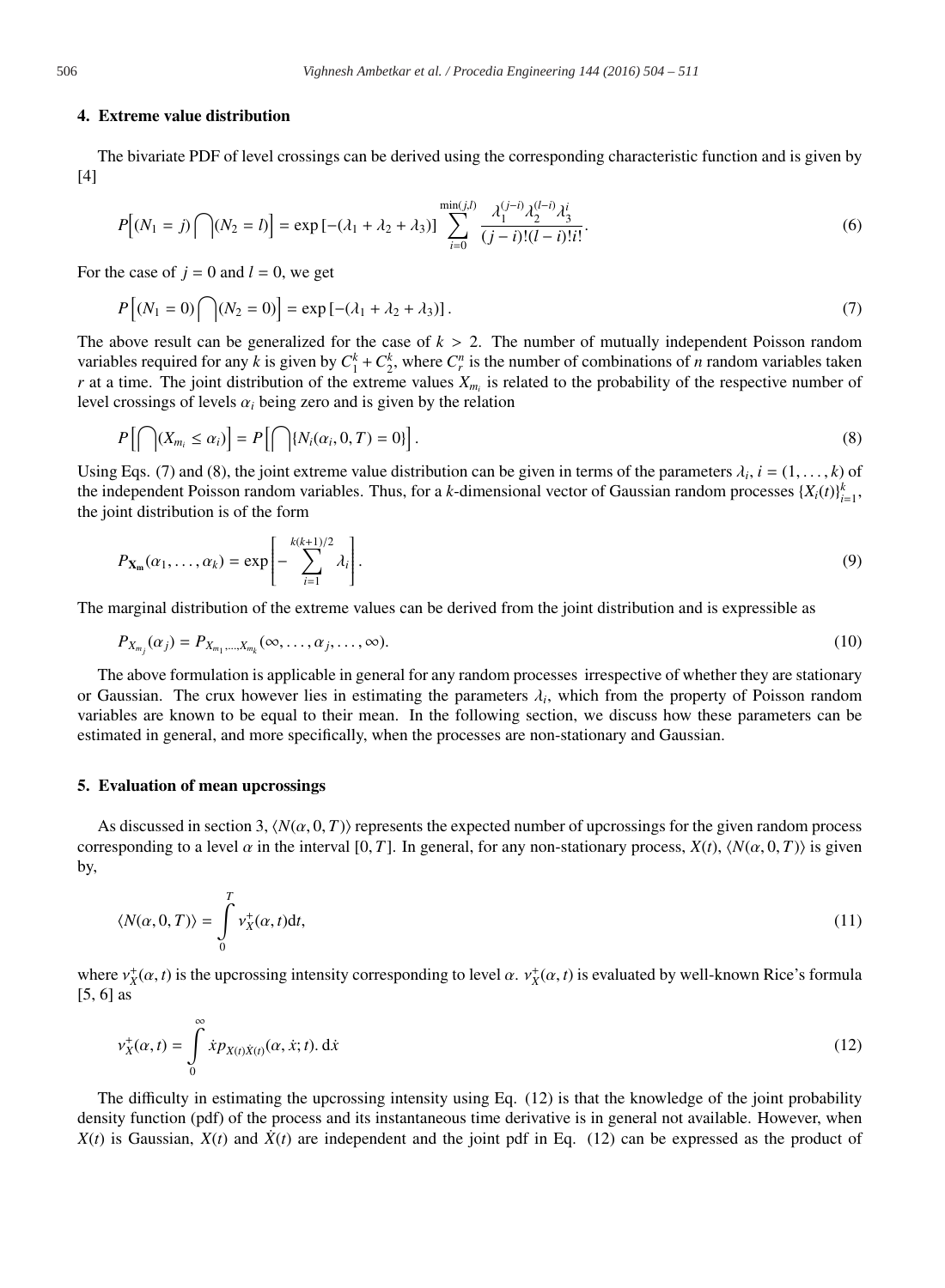their marginal pdf. This enables obtaining the closed form expressions for  $v_X^+(\alpha, t)$ . For a zero mean non-stationary Gaussian random process  $X(t)$  with variance  $\sigma_X^2(t)$  and its time derivative  $\hat{X}(t)$  with variance  $\sigma_X^2(t)$ , the upcrossing intensity for  $X(t)$  corresponding to level  $\alpha$  is given by [7]

$$
v_X^+(\alpha, t) = \sqrt{\left(\frac{1-\rho_1^2(t)}{2\pi}\right) \left(\frac{\sigma_X(t)}{\sigma_X(t)}\right)} \exp\left(-\frac{\alpha^2}{2\sigma_X^2(t)}\right) \left[\phi(q(t)) + q(t)\Phi(q(t))\right],\tag{13}
$$

where,

$$
\rho_1(t)\sigma_X(t)\sigma_{\dot X}(t)=\langle X(t)\dot X(t)\rangle,
$$

$$
q(t) = \frac{\rho_1(t)}{\sqrt{1 - \rho_1^2(t)}} \left( \frac{\alpha}{\sigma_X(t)} \right).
$$

and  $\phi(\cdot)$  and  $\Phi(\cdot)$  are the standard normal pdf and PDF respectively.  $\rho_1(t)$  is the time-varying correlation coefficient between the processes  $X(t)$  and  $\dot{X}(t)$ . Substituting Eq. (13) in Eq. (11),  $\langle N(\alpha, 0, T) \rangle$  can be obtained by numerical integration.

# 6. Estimation of joint crossings

As discussed in section 3, the evaluation of the covariance term, and thus expectation of joint crossings is central to the study of multivariate extreme value distributions. For the bivariate case, the joint expectation  $\langle N_1 N_2 \rangle$ , corresponding to upcrossings of levels  $\alpha_i$ , is expressed as

$$
\langle N_1 N_2 \rangle = \int\limits_0^T \int\limits_0^T \int\limits_0^{\infty} \int\limits_0^{\infty} \left\{ \dot{x}_1 \dot{x}_2 p_{X_1 X_2 \dot{X}_1 \dot{X}_2} (\alpha_1, \alpha_2, \dot{x}_1, \dot{x}_2; t_1, t_2) \right\} d\dot{x}_1 d\dot{x}_2 dt_1 dt_2.
$$
 (14)

Let the inner double integral in Eq.  $(14)$  be  $I(t_1, t_2)$ . Assuming that the processes and their time derivatives are jointly Gaussian and non-stationary, the joint pdf can be expressed as

$$
p_{X_1X_2X_1X_2}(\alpha_1, \alpha_2, \dot{x}_1, \dot{x}_2; t_1, t_2) = \frac{1}{4\pi^2 \sqrt{\det(\Delta)}} \exp\left\{-0.5\{Y^T \Delta^{-1} Y\}\right\},\tag{15}
$$

where,  $Y^T = [\alpha_1, \alpha_2, \dot{x}_1, \dot{x}_2]^T$  and  $\Delta(t_1, t_2)$  is the 4 × 4 covariance matrix. Here, det(·) denotes the determinant of the square matrix  $\Delta$  representing the covariance matrix and is a function of  $t_1$  and  $t_2$ . Upon simplification, Eq. (15) reduces to

$$
p_{X_1X_2\dot{X}_1\dot{X}_2}(\alpha_1, \alpha_2, \dot{x}_1, \dot{x}_2; t_1, t_2) = \frac{1}{4\pi^2 \sqrt{\det(\Delta)}} \exp\left\{-0.5\left[q_1 + 2q_2\dot{x}_1 + 2q_3\dot{x}_2 + q_4\dot{x}_1^2 + q_5\dot{x}_2^2 + 2q_6\dot{x}_1\dot{x}_2\right]\right\},\tag{16}
$$

where,

$$
q_1(t_1, t_2) = (J_{11}\alpha_1^2 + 2J_{12}\alpha_1\alpha_2 + J_{22}\alpha_2^2),
$$
  
\n
$$
q_2(t_1, t_2) = (J_{13}\alpha_1 + J_{23}\alpha_2),
$$
  
\n
$$
q_3(t_1, t_2) = (J_{14}\alpha_1 + J_{24}\alpha_2),
$$
  
\n
$$
q_4(t_1, t_2) = J_{33},
$$
  
\n
$$
q_5(t_1, t_2) = J_{44},
$$
  
\n
$$
q_6(t_1, t_2) = J_{34}.
$$

Here,  $J_{ij}(t_1, t_2)$  are the elements of  $J(t_1, t_2) = \Delta^{-1}(t_1, t_2)$ .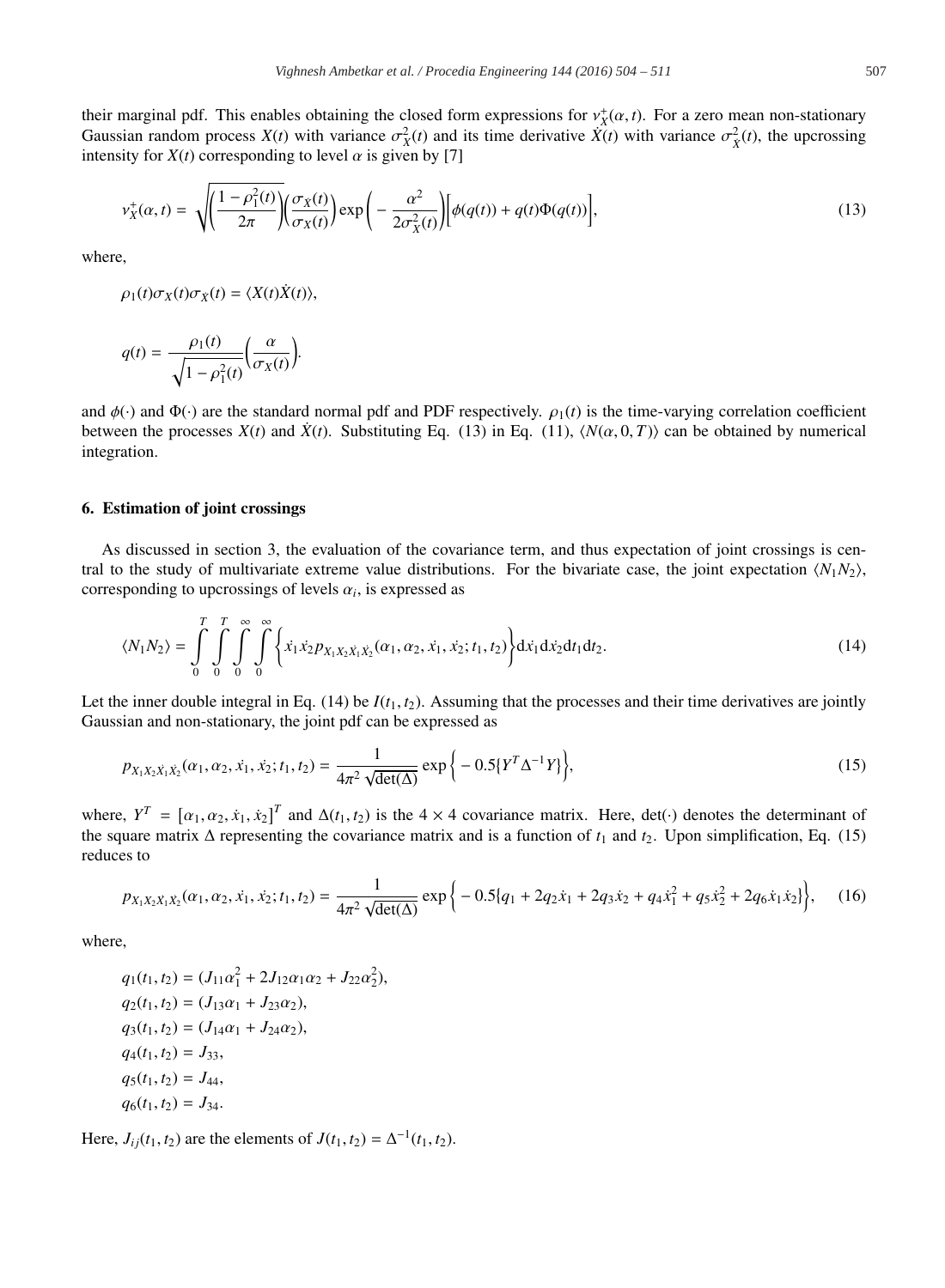#### 7. Saddlepoint approximation

Analytical evaluation of the four dimensional integral in Eq. (14) is not possible and one needs to adopt approximate numerical methods to evaluate  $\langle N_1 N_2 \rangle$ . One can use quadrature schemes and other related methods- however, the computational costs associated can be quite high. The four dimensional integration required for computing  $\langle N_1 N_2 \rangle$ can be partially simplified by using the symbolic manipulation discussed in [2]. However, this leads to  $I(t_1, t_2)$  being expressed as a single integral, which implies that the four dimensional integral in Eq. (14) can now be written as a triple integral. It turns out that the computational costs for this method are of the same order or more as that of Monte Carlo simulations [2]. Instead, in this study, we adopt a multidimensional saddlepoint approximation to approximate the inner double integral  $I(t_1, t_2)$  as follows [8, 9]:

$$
I(t_1, t_2) = \int_0^{\infty} \int_0^{\infty} \left\{ \dot{x}_1 \dot{x}_2 p_{X_1 X_2 \dot{X}_1 \dot{X}_2}(\alpha_1, \alpha_2, \dot{x}_1, \dot{x}_2; t_1, t_2) \right\} d\dot{x}_1 d\dot{x}_2
$$
  
\n
$$
= \frac{1}{4\pi^2 \sqrt{\det(\Delta)}} \int_0^{\infty} \int_0^{\infty} f(\dot{x}_1, \dot{x}_2) \exp[-\lambda S(\dot{x}_1, \dot{x}_2)] d\dot{x}_1 d\dot{x}_2
$$
  
\n
$$
\approx \frac{1}{4\pi^2 \sqrt{\det(\Delta)}} \left( \frac{2\pi}{\lambda} \right) \frac{f(\dot{x}_1^*, \dot{x}_2^*)}{\sqrt{\det(H(S)(\dot{x}_1^*, \dot{x}_2^*))}} \exp[-\lambda S(\dot{x}_1^*, \dot{x}_2^*)],
$$
\n(17)

where,  $(\dot{x}_1^*, \dot{x}_2^*)$  is the saddle point obtained as a solution of the equation,  $\nabla S(\dot{x}_1, \dot{x}_2) = 0$ , where  $\nabla$  is the gradient operator  $\nabla = \left[\frac{\partial}{\partial x_1} \frac{\partial}{\partial x_2}\right]^T$ ;  $f(x_1, x_2) = x_1 x_2$ ;  $\lambda = 0.5$ ;  $S(x_1, x_2) = q_1 + 2q_2x_1 + 2q_3x_2 + q_4x_1^2 + q_5x_2^2 + 2q_6x_1x_2$ .  $H(S)((\dot{x}_1, \dot{x}_2))$  is the Hessian Matrix of  $S(\dot{x}_1, \dot{x}_2)$ . This approximation is valid only when

$$
\det(H(S)(\dot{x}_1^*, \dot{x}_2^*)) > 0\tag{18}
$$

where,  $\det(H(S)(\dot{x}_1, \dot{x}_2)) = 4(q_4q_5 - q_6^2)$ . The outer double integral in Eq. (14) has to be carried out numerically. Thus, using saddlepoint approximation, the four-dimensional integral in Eq. (14) can be simplified to a double integral which can be numerically evaluated.

## 8. Numerical example

A numerical example is considered to illustrate the proposed analytical model. The effect of correlation of the parent processes on the joint probability distribution function for the extremes is studied. The analytical results are verified by comparing with those obtained from Monte Carlo simulations.

#### *8.1. Problem description*

Consider two zero mean, non-stationary Gaussian processes  $X_1(t)$  and  $X_2(t)$  defined by,

$$
X_1(t) = e_1(t)X_{1s}(t),
$$
  
\n
$$
X_2(t) = e_2(t)X_{2s}(t),
$$
\n(19)

where,  $e_i(t)$  are the envelope functions,  $X_{1s}(t)$  and  $X_{2s}(t)$  are two zero mean, stationary Gaussian random processes. The autocorrelation functions for the processes  $X_{1s}(t)$  and  $X_{2s}(t)$  are, respectively,

$$
R_{11}(\tau) = S_1^2 \exp\left[-\alpha \tau^2\right],
$$
  
\n
$$
R_{22}(\tau) = S_2^2 \exp\left[-\beta \tau^2\right],
$$
\n(20)

with  $\alpha, \beta > 0$ . The corresponding auto-PSD functions are given by,

$$
S_{11}(\omega) = \frac{S_1^2}{2\sqrt{\pi\alpha}} \exp\left(-\frac{\omega^2}{4\alpha}\right),\tag{22}
$$

$$
S_{22}(\omega) = \frac{S_2^2}{2\sqrt{\pi\beta}} \exp\left(-\frac{\omega^2}{4\beta}\right).
$$
 (23)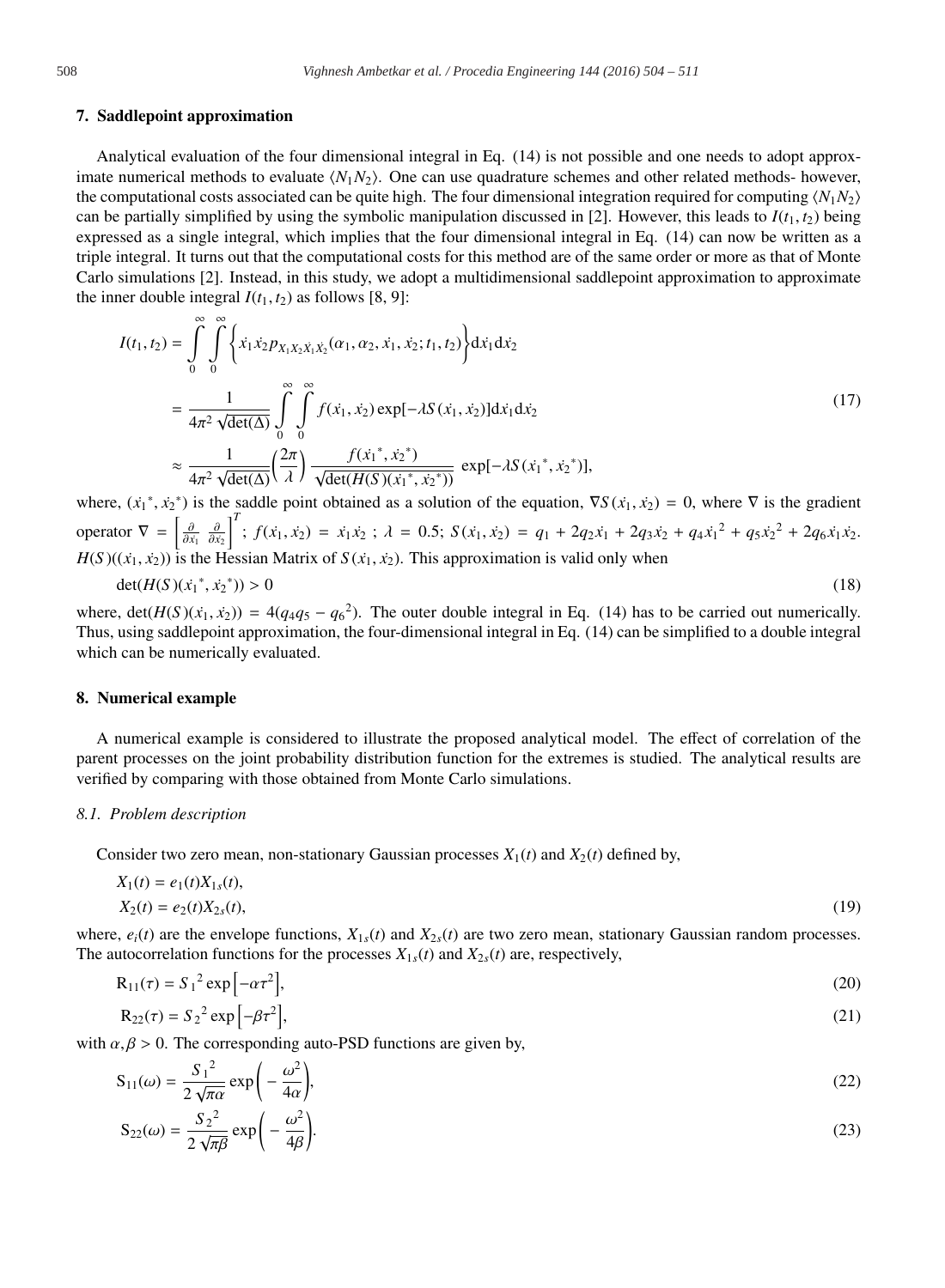The cross-PSD  $S_{12}(\omega)$  is given by,

$$
S_{12}(\omega) = c(\omega)|S_{11}(\omega)S_{22}(\omega)|^{0.5} \exp[i\gamma(\omega)],
$$
\n(24)

where,  $\gamma(\omega)$  is the phase spectrum and  $c(\omega)$  is the coherence spectrum, which takes values in [0, 1]. In this example, it is assumed that  $c(\omega)$  has a constant value *c* for all  $\omega$  and  $\gamma(\omega) = \omega/\psi$ , with  $\psi = 8$ , Clearly, if  $c = 0$ ,  $X_1(t)$  and  $X_2(t)$  are independent and if  $c = 1.0$ , they are fully coherent. Both  $S_1$  and  $S_2$  are assumed to be equal to  $\sqrt{2}$ .  $\alpha$  and  $\sqrt{2}$ .  $β$  are taken to be 100 and 150 respectively. The envelope functions  $e_i(t)$  is taken to be of the form given in Eq. (2). For simplification, it is assumed that  $e_1(t) = e_2(t) = e(t)$ . The parameters *a*, *b* and *c*, respectively, taken to be 2.0000, 0.0436 and 0.1918. The values for the parameters are selected such that the envelope function attains a maximum value within the total duration. The total duration for both the processes  $X_1(t)$  and  $X_2(t)$  is assumed to be 40 seconds.

## *8.2. Results and Discussions*

The spectral bandwidth parameters of the processes  $X_1(t)$  and  $X_2(t)$  are 0.6030 and 0.6032 respectively. The threshold levels for the processes,  $\alpha_1$  and  $\alpha_2$  are normalized with respect to their standard deviations and are denoted by  $x_1$  and  $x_2$  respectively.



Fig. 1: Contours of  $P_{X_1\ldots X_2\ldots}(x_1, x_2)$  for 1000 samples in MCS (a)  $c = 0.05$ ; (b)  $c = 0.95$  (the numbers on the figure indicate probability levels).

The contour plots for bivariate extreme value distribution for  $c = 0.05$  and  $c = 0.95$  are shown in Fig. 1. The analytical results are observed to show good agreement with those obtained from Monte Carlo Simulations, carried out on 1000 samples, especially when the threshold levels are high. This can be explained by the fact that the assumption of Poisson upcrossings is more accurate for high threshold levels.

A comparison of conditional distribution  $P_{X_{1m}|X_{2m}}(x_1|X_{2m} = 3)$  with univariate probability distribution function  $P_{X_{1m}}(x_1)$ , is shown in Fig. 2, three values of *c*. It can be concluded from this plot that the coherence between the parent random processes is an important parameter in the conditional distribution function.

Using the knowledge of extreme value distribution, probability of failure can be evaluated as

$$
P_f(x_1, x_2) = 1 - P_{X_{1m}X_{2m}}(x_1, x_2). \tag{25}
$$

The contour plots of probability of failure for  $c = 0.50$  obtained using MCS (dotted lines) and analytical method (solid lines) are shown in Fig. 3. From these plots, it can be seen that lower the number of samples, less accurate are the results for lower probability levels. For  $1\times10^3$  samples, results for probability levels less than  $10^{-3}$  do not show good agreement. Similarly for  $1 \times 10^4$  samples, results show good agreement for the probability levels higher than  $10^{-4}$ .

Importantly, the limitation of this method pertains to the spectral bandwidth of the processes. As discussed in [2], this formulation leads to better results when the bandwidth parameters of the processes lie in the interval [0.3, 0.7].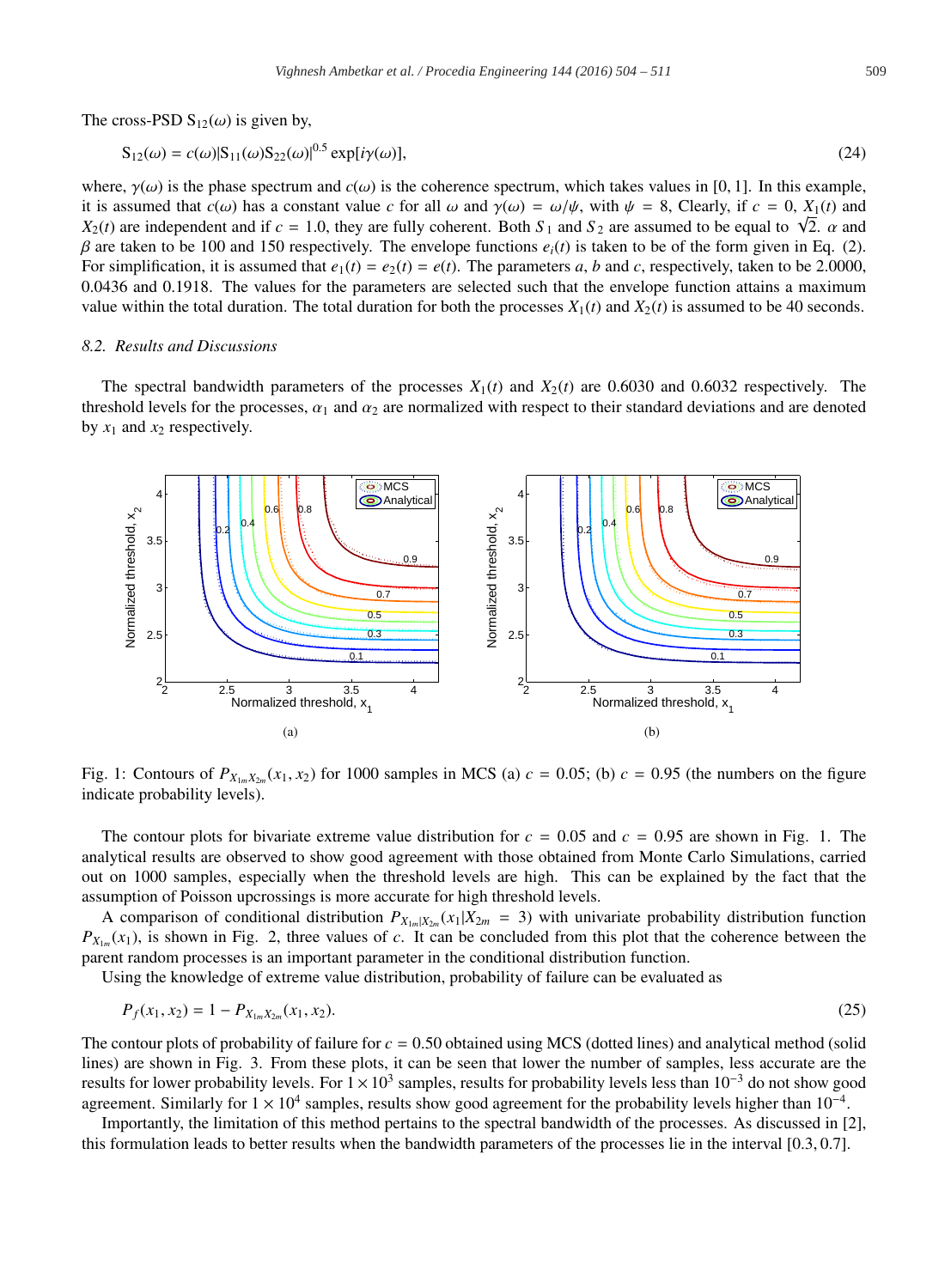

Fig. 2: Comparison of conditional PDF  $P_{X_{1m}|X_{2m}}(x_1|X_2 = 3)$  with univariate PDF  $P_{X_{1m}}(x_1)$ .



Fig. 3: Contours of  $P_f(x_1, x_2)$  (the numbers on the figure indicate  $log_{10}(P_f)$ ).

# 9. Conclusions

An analytical method based on saddlepoint approximation has been developed for estimating the joint extreme value distribution of a vector of correlated non-stationary Gaussian random processes. For lower threshold levels, probability of failure estimated by analytical method is close to that using MCS. However for higher threshold levels, more number of samples are required in MCS to accurately estimate the failure probability. Hence it can be concluded that the proposed analytical method is computationally efficient and can be used to estimate the failure probability to the desired order of accuracy by choosing appropriate number of levels.

#### Acknowledgements

The work presented in this paper has been funded by the Hydrodynamics panel, Naval Research Board, DRDO, Government of India.

## References

- [1] S. Gupta, C.S. Manohar, Multivariate extreme value distributions for random vibration applications, Journal of Engineering Mechanics. 131(7) (2005), 712–720.
- [2] K.S. Rao, S. Gupta, C.S. Manohar, Multivariate extreme value distributions for structure response to non-stationary random excitations, unpublished report (2005).
- [3] H.E. Daniels, Saddlepoint approximations in statistics, The Annals of Mathematical Statistics. 25(4) (1954), 631–650.